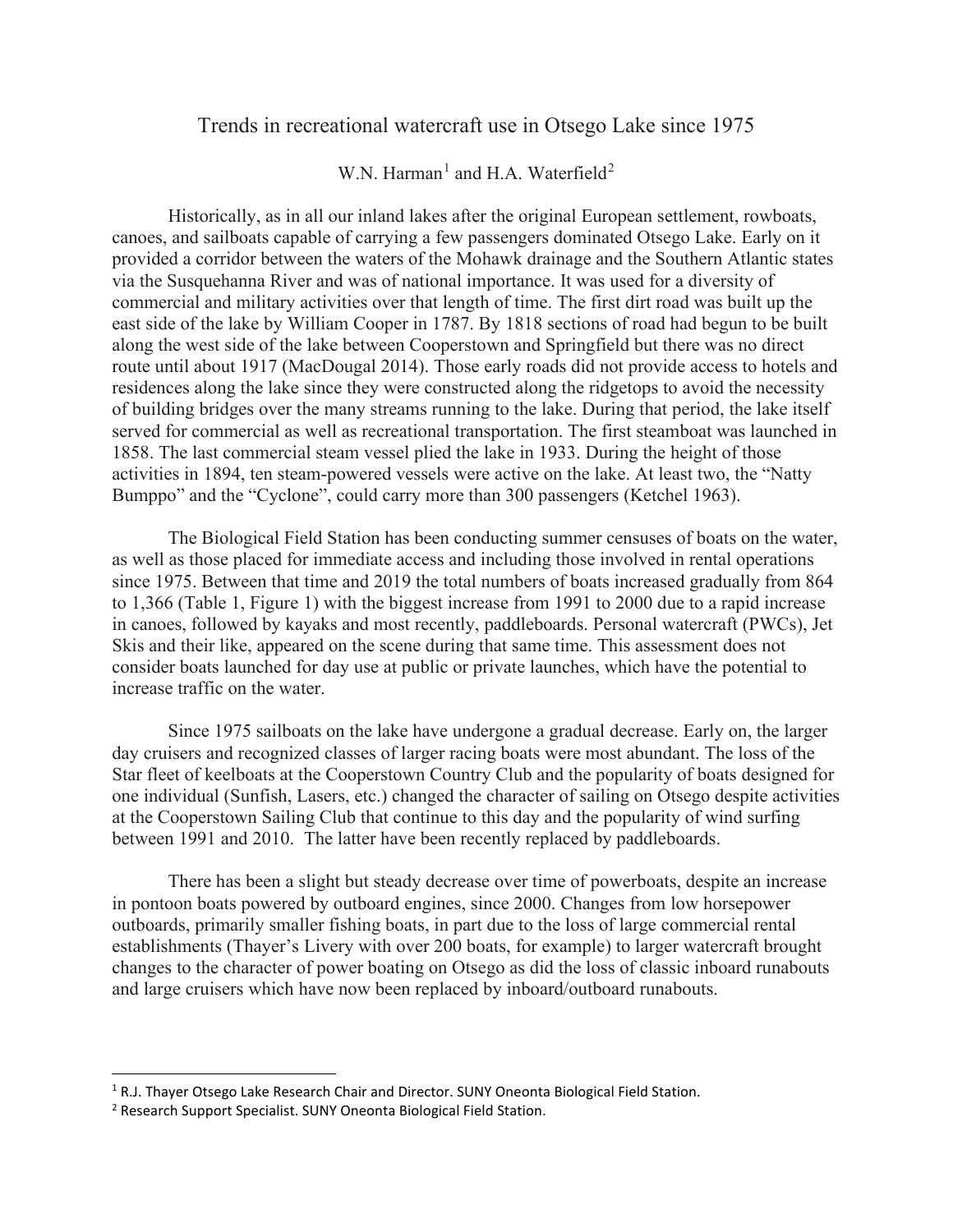

## Boats with Ready Access to Otsego Lake 1975 - 2019

Figure 1. Average number of watercraft with ready access to Otsego Lake in 10-year periods between 1975 and 2019, in total and by watercraft type.

PWCs, which were not documented before 1991, have moved from stand-up to sit-down models that have become quieter, somewhat larger and are now less of a concern than when they were when first introduced. Larger jet boats were not documented on Otsego before 2011 -2019. As would be expected, some commercial vessels and unique specialized watercraft are placed in the Miscellaneous category. None were recorded before 1991 (Figure 9). Recently, small sit down, non-powered vessels (e.g., paddle boats,) have been noted, both as motel rentals and at private residences. Because of the lack of capacity and seaworthiness of the latter there has been consideration of not including them in our censusing.

Changes in recreational boating on Otsego Lake since 1975 have reflected increasing population densities and users that have become more affluent operating larger, higher powered vessels while many of those same individuals and their families also use small sailboats, kayaks and paddleboards. These changes can be interpreted with the potential lake impacts in mind, as the types of watercraft in use have implications for the degree of shoreline disturbance experienced; various types of watercraft generate different stressors and impacts due to their mode of operation, size of wake generated, typical use patterns (single trips, slow speed, continuous operation, etc.). Boats capable of generating larger wakes for water sports (e.g. wakeboarding) cause stronger wave action on the shoreline than smaller boats; these boats also tend to operate continuously for longer periods of time. Therefore, while the number of motorized boats may be a smaller percentage of the total boats, the impact that they have in terms of shoreline disturbance may well be greater than the typical motorized craft of previous